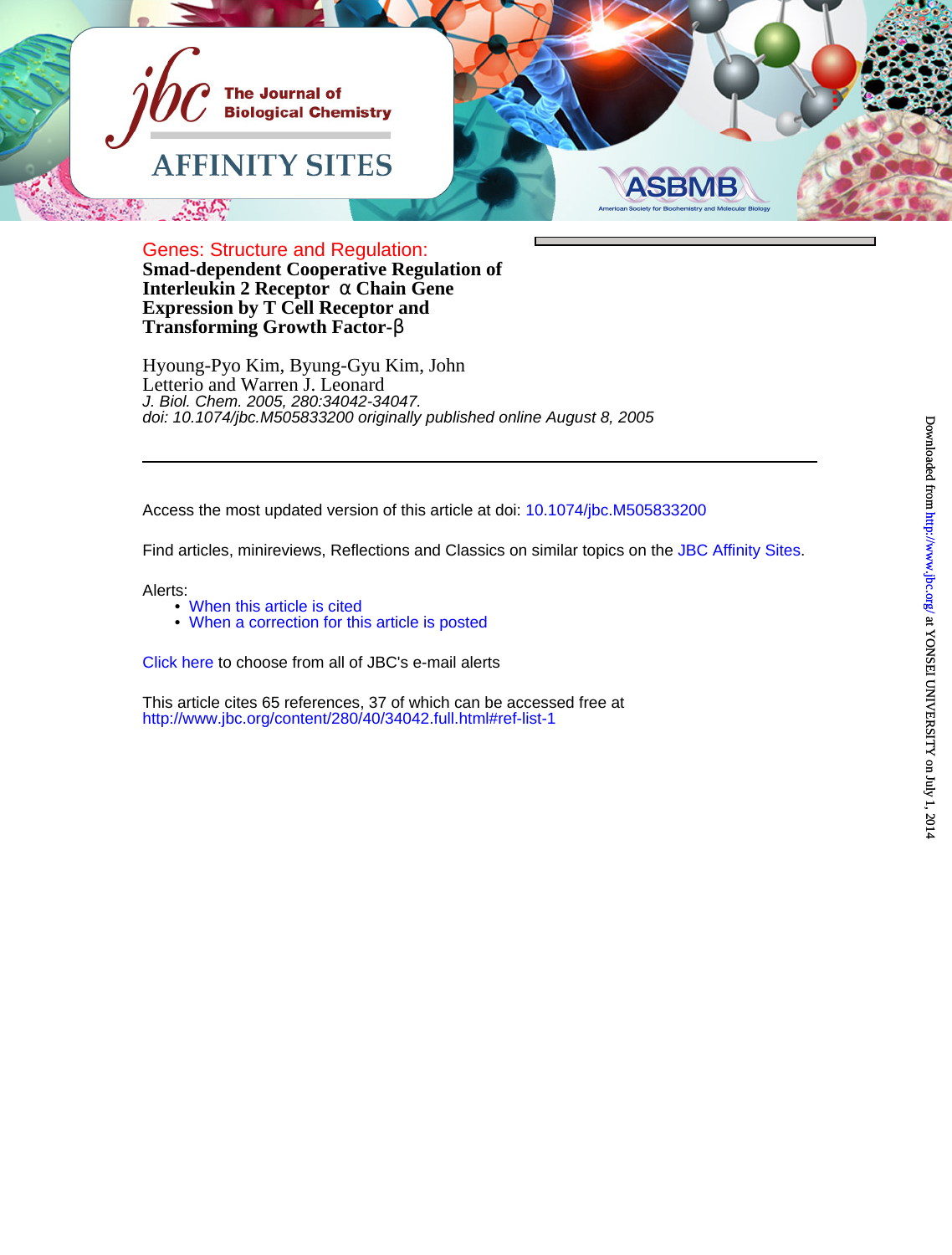# **Smad-dependent Cooperative Regulation of Interleukin 2 Receptor Chain Gene Expression by T Cell Receptor** and  $\mathsf{Transforming}$  Growth  $\mathsf{Factor}\text{-}\bm{\beta}^*$

Received for publication, May 27, 2005, and in revised form, August 2, 2005 Published, JBC Papers in Press, August 8, 2005, DOI 10.1074/jbc.M505833200

**Hyoung-Pyo Kim**‡ **, Byung-Gyu Kim**§ **, John Letterio**§ **, and Warren J. Leonard**‡1

*From the* ‡ *Laboratory of Molecular Immunology, NHLBI, National Institutes of Health, Bethesda, Maryland 20892-1674 and the* § *Laboratory of Cell Regulation and Carcinogenesis, NCI, Bethesda, Maryland 20892-5055*

The interleukin 2 receptor  $\alpha$  chain (IL-2R $\alpha$ ) is a component of **high affinity IL-2 receptors and thus critically regulates T cell growth and other lymphoid functions. Five positive regulatory regions together control lineage-restricted and activation-dependent IL-2Rinduction in response to antigen and IL-2.We now show that TGF-β cooperates with T cell receptor (TCR) signaling to** increase IL-2R $\alpha$  gene expression. Moreover, we identify a sixth positive regulatory region that regulates  $IL-2R\alpha$  expression in cells  ${\rm treated}$  with anti-CD3  $+$  anti-CD28 as well as TGF- $\beta$  and show that **this region contains binding sites for Smad3, AP-1, and cAMP-responsive element-binding protein/ATF proteins. The importance** of Smad complexes is indicated by impaired IL-2R $\alpha$  induction by TGF- $\beta$  in CD4<sup>+</sup> T cells from both Smad3<sup>-/-</sup> and Smad4<sup>-/-</sup> mice. **Thus, we have identified a novel positive regulatory region in the IL-2Rα gene that mediates TGF-β-dependent induction of the** gene. These findings have implications related to  $IL-2R\alpha$  expres**sion on activated T cells and regulatory T cells.**

Interleukin 2  $(IL-2)^2$  critically regulates the magnitude and duration of the T cell immune response following antigen encounter (1), mediates activation-induced cell death (2, 3), regulates the number of regulatory T cells (4), and exerts actions on B and NK cells. The IL-2 receptor  $\alpha$  chain (IL-2R $\alpha$ ) (5–7) is a component of high affinity IL-2 receptors (8, 9). Transcription of the IL-2R $\alpha$  gene (10, 11) is controlled by at least four upstream positive regulatory regions (PRRI, PRRII, PRRIII, and a CD28 response element) and an intronic element (PRRIV) that together contribute to lineage-restricted and activation-dependent IL-2R $\alpha$  induction (12–26). PRRI, PRRII, PRRIV, and CD28rE are required for mitogenic stimulation of the IL-2R $\alpha$  gene, whereas PRRIII and PRRIV mediate IL-2 responsiveness (9).

Transforming growth factor- $\beta$  (TGF- $\beta$ ) proteins influence cell growth and differentiation (27–30). TGF- $\beta$ 1, TGF- $\beta$ 2, and TGF- $\beta$ 3 play important roles in the regulation of immune cells. A loss-of-function mutation in TGF- $\beta$ 1 in mice results in significant embryonic lethality (31, 32), whereas mutation of TGF- $\beta$ 2 or TGF- $\beta$ 3 results in 100%

embryonic lethality (33–35), indicating that each TGF- $\beta$  isoform has critical nonredundant roles *in vivo*, even though they use the same receptors (29, 30) and exhibit indistinguishable effects on immune cells *in vitro* (36, 37).

TGF-βs signal through serine/threonine kinase transmembrane receptors (29, 30). They first bind  $TGF$ - $\beta$ -RII, resulting in the recruitment and the activation of TGF- $\beta$ -RI, which then phosphorylates the C-terminal region of the Smad family transcription factors, Smad2 and Smad3. Smad2/Smad4 and Smad3/Smad4 complexes form and translocate into the nucleus where they bind to CAGAC motifs and can associate with other DNA-binding proteins or CREB-binding protein/ p300 or P/CAF (CREB-binding protein-associated factor) transcriptional coactivators.

 $TGF-\beta1$  suppresses proliferation of wild type (WT) T cells (38) but not of T cells from mice expressing a dominant-negative (DN) TGF- $\beta$ -RII transgene (39, 40), or from Smad3 knock-out mice (41, 42). In addition to suppressive effects of TGF- $\beta$ 1 on T cell function (27, 28), TGF- $\beta$ 1 can also have positive regulatory effects, particularly on naive T cells (43). TGF- $\beta$ 1 can synergize with IL-2 to prevent apoptosis and promote effector cell function (44–46), and it promotes the generation of  $CD8<sup>+</sup>$  T cells that suppress antibody production (47, 48).

We now show that IL-2R $\alpha$  expression is increased following exposure to TGF- $\beta$ 1. Moreover, we describe a novel positive regulatory region (PRRV) in the IL-2R $\alpha$  gene that contains binding sites for Smad, AP-1, and CREB/ATF proteins, which mediate PRRV function in response to costimulation via the  $T$  cell receptor and  $TGF- $\beta$ 1. The discovery of$ PRRV clarifies the basis for TGF- $\beta$ -mediated IL-2R $\alpha$  regulation, providing a mechanism by which TGF- $\beta$ 1 can affect IL-2 signaling. Given the importance of IL-2 signaling for the development of regulatory T cells (4), our data suggest a mechanism by which TCR and TGF- $\beta$ 1 augment the development of these cells.

## **MATERIALS AND METHODS**

*Mice and Cell Culture*—C57BL/6 mice were obtained from the Jackson Laboratory. Smad3<sup>-/-</sup> mice (C57BL/6xSv129) were generated by targeted gene disruption in murine embryonic stem cells by homologous recombination (42). The Smad4 gene was disrupted in T cells of mice by crossing the Smad4-floxed mice (49) with p56lck-Cre (Lck-Cre) transgenic mice. The mice used in these experiments were 8–10 weeks of age. All of the experiments were performed under protocols approved by the National Institutes of Health Animal Use and Care Committee and followed the National Institutes of Health guidelines "Using Animals in Intramural Research." Single-cell suspensions from spleen were prepared, and these splenocytes ( $1 \times 10^6$ /ml) were stimulated for 24 h in plates coated with 2  $\mu$ g/ml each of anti-CD3 $\epsilon$  and soluble anti-CD28 monoclonal antibodies (PharMingen, San Diego, CA) in the absence or presence of 2 ng/ml of TGF-β1 (R & D Systems) in RPMI 1640 medium



<sup>\*</sup> This work was supported by the Intramural Research Programs of the NHLBI and NCI of the National Institutes of Health. The costs of publication of this article were defrayed in part by the payment of page charges. This article must therefore be hereby marked<br>"advertisement" in accordance with 18 U.S.C. Section 1734 solely to indicate this fact.

advertisement" in accordance with 18 U.S.C. Section 1734 solely to indicate this fact."<br>To whom correspondence should be addressed: Laboratory of Molecular Immunology,<br>Bldg. 10, Rm. 7N252, NHLBI, National Institutes of Hea

<sup>301-496-0098;</sup> Fax: 301-402-0971; E-mail: wjl@helix.nih.gov.<br><sup>2</sup> The abbreviations used are: IL, interleukin; IL-2R $\alpha$ , interleukin 2 receptor  $\alpha$  chain; TCR, T cell receptor; CREB, cAMP-responsive element-binding protein; TGF, transforming growth factor; WT, wild type; DN, dominant-negative; PRR, positive regulatory region; GAPDH, glyceraldehyde-3-phosphate dehydrogenase; PI, phorbol 12-myristate 13-acetate and ionomycin; SBE, Smad2/Smad3 consensus binding element; REA, restriction endonuclease accessibility; KO, knock-out.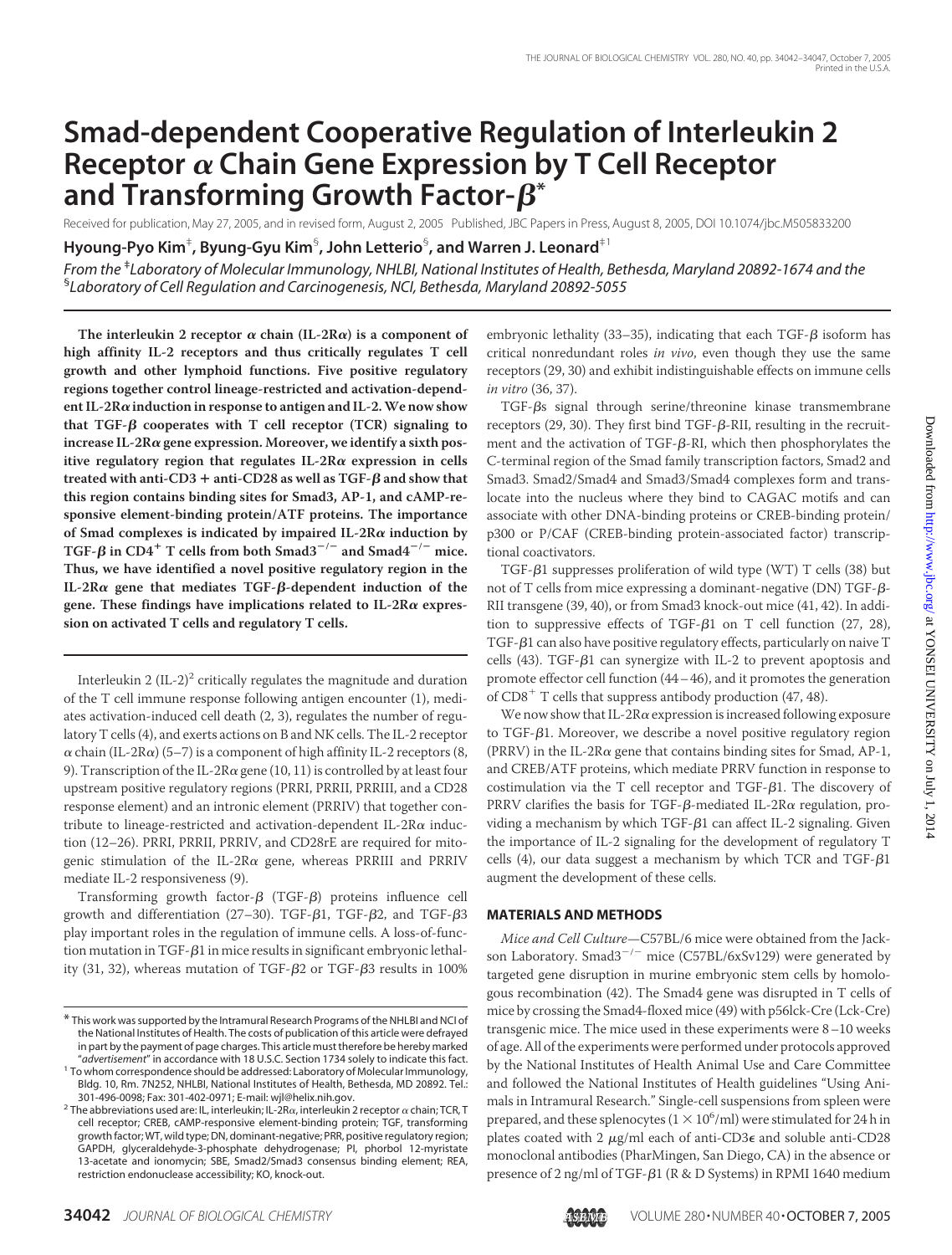containing 10% fetal bovine serum, 2 mM glutamine, 100 units/ml penicillin G, and 100  $\mu$ g/ml streptomycin. Splenocytes were stained with phycoerythrin-labeled CD4, allophycocyanin-labeled CD8, and fluorescein isothiocyanate-labeled CD25 (all from PharMingen) and analyzed using a FACSort with CELLQuest software (Becton Dickinson, San Jose, CA). EL4 and PC60 cells were maintained at 37 °C in RPMI 1640 medium supplemented with 10% fetal bovine serum, 2 mM L-glutamine, and antibiotics.

*Quantitative Reverse Transcription-PCR*—Total RNA was isolated using TRIzol (Invitrogen). First-strand cDNAs were made using the Omniscript reverse transcription kit (Qiagen). Quantitative real time PCR was performed on a 7900H sequence detection system (Applied Biosystems). The sequences of the primers and Taqman probes were as follows: murine IL-2Ra: 5'-TACAAGAACGGCACCATCCTAA-3', 5'-TTGCTGCTCCAGGAGTTTCC-3', and 5'-(6-FAM)-TGAATG-CAAGAGAGGTTTCCGAAGACTAAAGG-(TAMRA-6-FAM)-3; murine 18S rRNA: 5'-CCTTTAACGAGGATCCATTGGA-3', 5'-AC-GAGCTTTTTAACTGCAGCAA-3', and 5'-(6-FAM)-CGCGGT-AATTCCAGCTCCAATAGCGTATATT-(TAMRA-6-FAM)-3.

*Plasmid Constructs*—To generate the WT murine PRRV luciferase reporter construct, we subcloned the murine  $-135$  to  $+93$  IL-2R $\alpha$  promoter fragment 5' to the luciferase gene between the XhoI and HindIII sites in the polylinker of the pGL3-Basic luciferase reporter vector (Promega, Madison, WI). The PCR fragment containing murine PRRV  $(-7664$  to  $-7566)$  was then subcloned between the KpnI and SacI sites in the polylinker upstream of the promoter fragment. Site-directed mutagenesis of this PRRV-WT plasmid was performed using a QuikChange kit (Stratagene, La Jolla, CA). Three mutagenic primers, mSBE (5'-GTTACTATAGTTACATACATCTTTACATAAAAGGT-GACACAGACATGACTTCACCTTCC-3), mAP1 (5-GTTACTAT-AGTTACATAGACGTCTAGACAAAAGGTGACATGGACATGA-CTTCACCTTCC-3'), and mCREB (5'-GACACAGACATGACTTT-GCCTTCCTCCCCAAAC-3') were used, respectively, to introduce the underlined 6- or 2-bp changes into the murine PRRV. The dominantnegative Smad3 3S $\rightarrow$  A plasmid was provided by Anita Roberts, and the CMV-TAM67 plasmid encoding a dominant-negative mutant variant of c-Jun plasmid (50) was a gift from M. J. Birrer.

*Transient Transfections and Luciferase Assays*—EL4 and PC60 cells were transiently transfected using DEAE-dextran (51). In each case, 5  $\times$  $10^6$  cells in logarithmic growth phase were transfected with 10  $\mu$ g of supercoiled test plasmid and 40 ng of pRL-SV40 as a transfection efficiency control; the cells were then allowed to recover for 24 h at 37 °C. Transfected cells were stimulated for 18 h with either medium alone or  $2$  ng/ml of TGF- $\beta$ 1 in the absence or presence of 10 ng/ml of phorbol 12-myristate 13-acetate plus 1  $\mu$ g/ml of ionomycin, and the cells were harvested and analyzed for luciferase activity using a luminometer (Victor<sup>2</sup> 1420 Multilabel Counter; PerkinElmer Life Sciences) and a dual luciferase assay system kit (Promega). Transient transfections of normal murine T cells were performed by electroporation, as previously described (22).

*Restriction Endonuclease Accessibility*—Restriction enzyme accessibility assays were based on a published procedure (52, 53) with certain modifications. In brief, splenic T cells  $(1 \times 10^6/\text{ml})$  were stimulated for 24 h in plates coated with 2  $\mu$ g/ml each of anti-CD3 $\epsilon$  and soluble anti-CD28 monoclonal antibodies in the absence or presence of 2 ng/ml of TGF- $\beta$ 1. These cells were washed twice in cold phosphate-buffered saline and resuspended in lysis buffer (10 mm Tris, pH 7.5, 10 mm NaCl, 3 mM  $MgCl<sub>2</sub>$ , 0.5% Nonidet P-40, 0.15 mM spermine, 0.5 mM spermidine) to allow isolation of nuclei. The nuclei were washed once with 200

## Cooperative Regulation of IL-2R $\alpha$  by TCR and TGF- $\beta$

 $\mu$ l of nuclear buffer (10 mm Tris, pH 7.5, 50 mm NaCl, 10 mm MgCl<sub>2</sub>, 0.2  $\text{mM}$  EDTA, 0.2  $\text{mM}$  EGTA, 1  $\text{mM}$   $\beta$ -mercaptoethanol, 0.15  $\text{mM}$  spermine, 0.5 mM spermidine), resuspended in 50  $\mu$ l of 1× digestion buffer (New England buffer 2), and digested with  $1 \mu$ l of HaeIII (10 units) for 10 min at 37 °C. The reaction was stopped by adding 150  $\mu$ l of stop buffer (10 mM Tris, pH 7.5, 10 mM EDTA, 0.4% SDS, 0.6 mg/ml of proteinase K) and incubated at 50 °C for a minimum of 4 h. Following purification by phenol-chloroform extraction and precipitation, the DNA  $(3 \mu g)$  was ligated overnight to an annealed adaptor in a reaction volume of 50  $\mu$ l containing 60 pmol of adaptor and 800 units of T4 DNA ligase (New England Biolabs). A nested PCR strategy was used to identify the sites of linker ligation. Samples were amplified for 12 cycles of 1 min at 94 °C, 1 min at 55 °C, and 1 min at 72 °C, followed by a final 10-min extension step at 72 °C. The primers used in the first step PCR were a gene-specific primer and a common primer (T7 primer) complementary to the long strand of the linker. The reaction product  $(2 \mu l)$  was then used to perform an additional 45 cycles of PCR in a 9700HT Sequence Detection System. The probe and primers used in the real time PCR were a genespecific probe, the gene-specific primer used in the first PCR reaction, and a nested common primer (nested primer), which is also complementary to the long strand of linker but 3' of the common T7 primer. The linearity of the assay does depend upon the linearity of the first amplification step. The oligonucleotides used for the adaptor are: 5'-C-TAATACGACTCACTATAGGGCTCGAGCGGCCGCCCGGGCA-GGT-3 (long strand) and 5-ACCTGCCCGG-3 (short strand). The primers and probes used for the PCR are: 5'-CTAATACGACTCACT-ATAGGGC-3' (T7 primer); 5'-TCGAGCGGCCGCCCGGGCAGG-T-3' (nested primer); 5'-GAAGCACTAGTCTGTGGGTTTGG-3' (PRRV primer); 5'-(6-FAM)-AAAAGGTGACACAGACATGACTT-CACCTTCCT-(TAMRA-6-FAM)-3' (PRRV probe); 5'-GACAGCT-CAGAGTTTCCACAGTTC-3' (PRRIV primer); 5'-(6-FAM)-CAG-CAGCAGCTAACTGAAGCCACCTTTCTT-(TAMRA-6-FAM)-3 (PRRIV probe); 5'-AGCCAAACGGGTCATCATCT-3' (GAPDH primer); and 5'-(6-FAM)-TGCATCCTGCACCACCAACTGCTTA-G-(TAMRA-6-FAM)-3 (GAPDH probe).

*Chromatin Immunoprecipitation*—Chromatin immunoprecipitation assays were performed essentially as described (22). CD4 splenocytes isolated from C57BL/6 mice were either left unstimulated or stimulated with 2 ng/ml of TGF- $\beta$ 1 in the absence or presence of 2  $\mu$ g/ml of anti-CD3 $\epsilon$  and anti-CD28 monoclonal antibodies (PharMingen) for 18 h at 37 °C, followed by cross-linking with formaldehyde. Formaldehyde-treated nuclear lysates were subjected to immunoprecipitation with antibodies specific for Smad3 (Zymed Laboratories, Inc., South San Francisco, CA).

After treatment with proteinase K to remove protein and reversal of cross-links, the amounts of selected DNA sequences were assessed by real time PCR. The sequences of the primers and Taqman probe for PRRV were 5'-CAATGATGTCAGTCGGAAAGCTA-3', 5'-GAAG-CACTAGTCTGTGGGTTTGG-3', and 5'-(6-FAM)-AAAAGGTGA-CACAGACATGACTTCACCTTCCT-(TAMRA-6-FAM)-3', respectively. The sequences of the primers and Taqman probe for PRRIII are 5-AGCAAAGGCTCACCTCTAACCTAA-3, 5-TTGCTCAACTC-TCTTATCAGAAATGTC-3', and 5'-(6-FAM)-AGGCAATCTGG-GTCAGATAGTTGATGCATGATA- (TAMRA-6-FAM)-3', respectively.

### **RESULTS**

*IL-2R Protein and mRNA Are Cooperatively Induced in Splenocytes by Costimulation via TCR and TGF-β1—*Because TGF-β1 can inhibit IL-2-induced proliferation and has a range of actions in T cells, including inhibition of apoptosis and augmentation of effector cell expansion

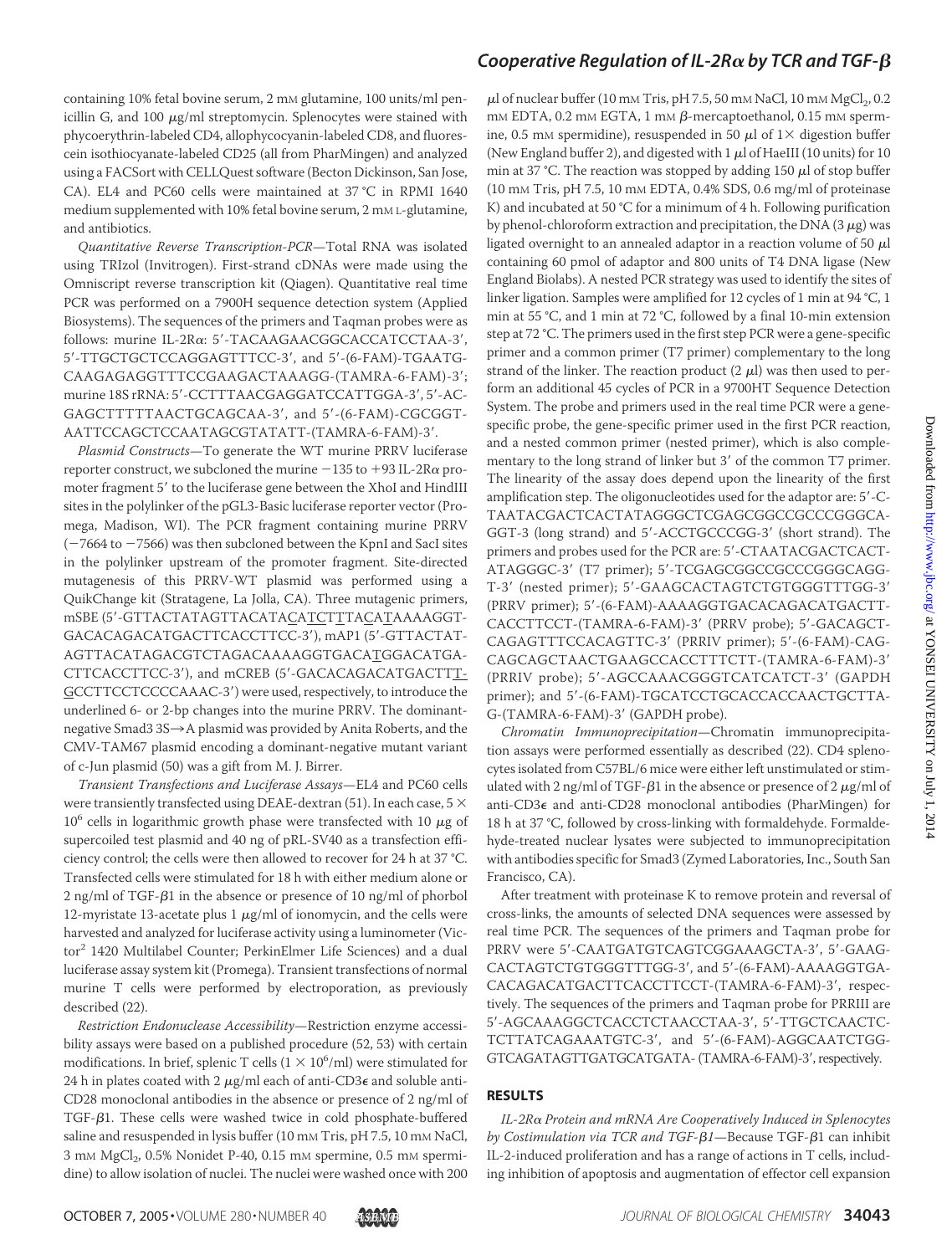

**FIGURE 1. Costimulation of TCR and TGF-β induces IL-2Rα gene expression.** A, total cellular RNA was from splenic T cells activated with anti-CD3  $+$  anti-CD28 in the absence or presence of 2 ng/ml TGF- $\beta$ 1 for 14 h, and IL-2R $\alpha$  mRNA was analyzed by quantitative real time PCR. *B*, total cellular RNAs was isolated from EL4 and PC60 cells stimulated with phorbol 12-myristate 13-acetate/ionomycin in the absence or presence of 2 ng/ml TGF-β1 for 14 h, and IL-2Rα mRNA was analyzed by quantitative real time PCR. *C*, C57BL/6 splenocytes were cultured with anti-CD3/anti-CD28 in the absence or presence of 2 ng/ml TGF- $\beta$ 1 for 24 h. Splenocytes were stained with phycoerythrin-labeled CD4, allophycocyanin-labeled CD8, and fluorescein isothiocyanate-labeled CD25. The histogram was shown for CD25 expression gated for CD4 or CD8 cells.

(43–46), we evaluated the effect of TGF- $\beta$ 1 on IL-2R $\alpha$  (CD25) expression. TGF- $\beta$ 1 had no effect by itself, but it increased IL-2R $\alpha$  mRNA levels in C57BL/6 splenic T lymphocytes activated with anti-CD3 anti-CD28 (Fig. 1A), as well as in EL4 and PC60 cells stimulated with phorbol 12-myristate 13-acetate and ionomycin (PI) (Fig. 1*B*). TGF-β1 also increased IL-2R $\alpha$  protein levels in both CD4 and CD8 cells activated with anti-CD3 plus anti-CD28 (Fig. 1*C*), suggesting that the IL-2R $\alpha$  gene might have a TGF- $\beta$  response element.

Identification of a TGF-β Response Element in the IL-2Rα Gene—Previously it was demonstrated that four PRRs and a CD28 response element are essential for mitogen-induced and/or IL-2-induced activation of IL-2R gene expression. PRRI, PRRII, PRRIII, and PRRIV correspond to DNase I-hypersensitive sites and are conserved in the human and murine IL-2R $\alpha$  genes. We thus searched for conserved noncoding sequences in the human and mouse IL-2R $\alpha$  gene using the VISTA program (54, 55). One highly conserved region was  $\sim$  7.6 kb 5' to the transcription initiation site in both species. Strikingly, this region contains three "AGAC" Smad2/Smad3 consensus binding elements (SBEs), as well as potential binding sites for AP-1 and CREB/ATF (Fig. 2A). Because Smad3 and Smad4 can cooperate with c-Jun/c-Fos to mediate  $TGF-\beta$ -induced transcription (56), the juxtapositioning of these sites suggested that this region might be a TGF- $\beta$  response element. Fragments spanning this region were PCR-amplified, cloned 5' to the murine IL-2R $\alpha$  promoter ( $-135$  to  $+93$ ) in pGL3-Basic, and transfected into EL4 and PC60 cells, and the cells were analyzed for transcriptional activity. TGF- $\beta$ 1 induced  $\sim$ 9.2- and 19.4-fold inducibility in EL4 and PC60 cells, respectively (Fig. 2*B*, *top construct*). Although stimulation with PI had only a modest effect in both cell types, the inducibility was increased when the cells were additionally incubated with  $TGF$ - $\beta1$ . In contrast, the  $-2543$  to  $+93/l$ uciferase/ $+93$  to  $+4533$  construct, which lacks the putative TGF- $\beta$  response element, did not respond to TGF- $\beta$ 1, and TGF- $\beta$ 1 actually lowered PI-mediated induction (Fig. 2*B*, middle construct), presumably because of general suppressive action of TGF- $\beta$ 1. Transfection of EL4 cells with a "full-length"  $-8888$  to  $+93/$ luciferase/+93 to +4533 construct, showed only modest TGF- $\beta$ 1-mediated induction of promoter activity; however,  $TGF- $\beta$ 1 greatly$ increased the inducibility mediated by treatment with PI (Fig. 2*B*, *bottom construct*). Thus, TGF-β1 could increase PI-induced IL-2Rα promoter activity, and this effect was mediated by the PRRV TGF- $\beta$ response element located  $\sim$  7.6 kb 5' to the transcription initiation site in both humans and mice.

TCR and TGF- $\beta$ -induced Restriction Endonuclease Accessibility at *PRRV*—To determine whether PRRV exists in an open or closed chromatin conformation, a restriction endonuclease accessibility (REA) assay was used and quantitated by real time PCR. The degree to which HaeIII cut its cognate site was used as a measure of the accessibility of the PRRV and PRRIV region and was measured with a two-step nested PCR strategy (see "Materials and Methods"). A similar analysis of the GAPDH exon was used as a control. The results are expressed as a ratio of cutting at PRRV or PRRIV to cutting at GAPDH.

Naive splenic T cells (10<sup>6</sup>/ml) were stimulated for 24 h in plates coated with 2  $\mu$ g/ml each of anti-CD3 $\epsilon$  and soluble anti-CD28 monoclonal antibodies in the absence or presence of 2 ng/ml of  $TGF- $\beta$ 1. An$ increase in REA of cells treated with  $\alpha$ CD3 +  $\alpha$ CD28 was observed at PRRV as well as at the PRRIV TCR response element (Fig. 3, *lane 4*), whereas the treatment with TGF- $\beta$  had no effect on the REA at either site (Fig. 3, lane 6). TGF- $\beta$ 1 further increased the REA at PRRV in cells activated with anti-CD3 + anti-CD28 (Fig. 3, *lane 8*), whereas there was no further increase of REA at PRRIV. These data suggested that the chromatin structure of PRRV is converted to an open conformation by both TCR stimulation and TGF- $\beta$ 1, facilitating IL-2R $\alpha$  transcription.

*The Smad, AP-1, and CREB/ATF-binding Sites in PRRV Are Essential for TGF-β1-induced IL-2Rα Gene Expression*—To analyze the functional significance and the relative contribution of the Smad-, AP-1-, and CREB/ATF-binding sites, we mutated each site alone and in combination in the context of the  $-7664$  to  $-7566$  murine IL-2R $\alpha$ -luciferase reporter construct and assayed the TGF- $\beta$  responsiveness of each construct (Fig. 4A). In EL4 and PC60 cells, selective mutation of the SBE (PRRVm1), AP-1 site (PRRVm2), CREB/ATF site (PRRVm4), or simultaneous mutation of both AP-1- and CREB/ATF-binding sites  $(PRRVm6)$  diminished TGF- $\beta$  inducibility. Simultaneous mutation of SBE- and AP-1-binding sites (PRRVm3), of SBE- and CREB/ATF-binding sites (PRRVm5), or of all sites together (PRRVm7) essentially abrogated TGF- $\beta$ 1-induced IL-2R $\alpha$  promoter activity (Fig. 4*A*). Although  $TGF-\beta 1$  only induced a 1.8-fold increase in activity of the WT construct in normal mouse T cells *versus* the high inducibility in EL4 and PC60 cells (Fig. 4*A*, *top construct*), selective mutation of components of PRRV reproducibly diminished even this induction, with the SBE mutants having the lease activity (Fig. 4*A*, *constructs PRRVm1 through PRRVm7*). The significance of PRRV for TGF- $\beta$ 1-induced IL-2R $\alpha$  expression was verified using a long ( $> 13$  kb) reporter construct that contains all of the PRRs (Fig.  $4B$ ). This construct exhibited lower activity with TGF- $\beta$ alone than was seen with the PRRV-IL2R $\alpha$  promoter construct shown in Fig. 4*A*. WT and mutant constructs all exhibited marked PI-induc-

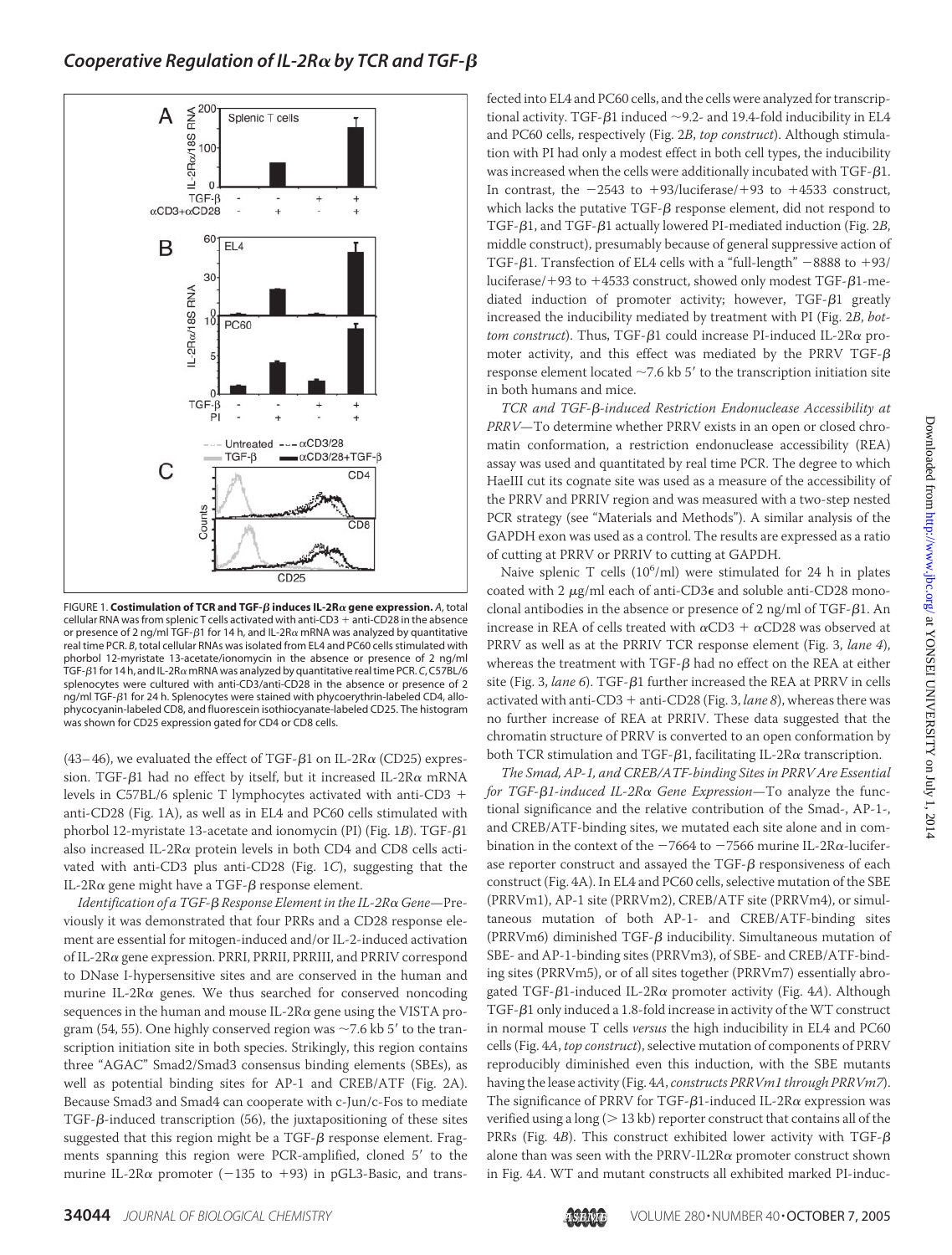

FIGURE 2. TGF- $\beta$  responsiveness of PRRV. A, comparison of human and mouse PRRV sequences. The consensus SBEs and potential binding sites for AP-1 and CREB/ATF are indicated. *B*, fragments spanning PRRV (-7664 to -7566) were generated by PCR and cloned 5' to the mouse IL-2Rα promoter (-135 to +93) in pGL3-Basic. This construct as well as the -2543 to +93/luciferase/+93 to +4533 and -8888 to +93/luciferase/+93 to +4533 murine IL-2R $\alpha$  reporter constructs were transfected into EL4 and PC60 cells, and cells were then either not stimulated or stimulated with PI in the absence or presence of 2 ng/ml TGF-ß1 for 14 h. Shown is fold induction relative to untreated cells.



FIGURE 3. **Restriction enzyme accessibility at PRRV.** The cells were treated with TGF- $\beta$ 1 or anti-CD3 + anti-CD28 or all stimuli, and then REA assays were performed for PRRIV and PRRV.

ibility in EL4 and PC60 cells. However,  $TGF- $\beta$ 1-mediated induction$ was abrogated, and the synergistic effect of PI with  $TGF-\beta1$  was also markedly decreased in constructs in which the SBEs were mutated (Fig. 4*B*, see *m1*, *m3*, *m5*, and *m7*). Thus, TGF-β specifically acts via the Smad-binding elements.

*Essential Role for Smad3/4 and c-Jun Proteins in TGF-*-*1-induced IL-2R Gene Expression*—To investigate the importance of Smad3 and AP-1 proteins for PRRV activity in vivo, we next used DN mutants of Smad3 and c-Jun (Smad3  $3S \rightarrow A$ , in which three C-terminal serines are converted to alanines (57), and TAM67, in which the N-terminal transactivation domain is deleted (50), respectively). In EL4 cells stimulated with PI and TGF- $\beta$ 1, transfection of DN-Smad3 or TAM67 diminished PRRV activity, and the effect was greater when these constructs were combined (Fig. 5*A*).

The essential role of Smad3 and Smad4 in TGF- $\beta$ 1-mediated IL-2R $\alpha$ induction was next tested using Smad3 knock-out (KO) mice and T  $cell-specific$  Smad4 conditional KO mice. The TGF- $\beta$ 1-mediated increase in IL-2R $\alpha$  expression seen in WT splenocytes treated with anti-CD3 + anti-CD28 (Fig. 5B, top panel) was eliminated in Smad3 KO or Smad4 KO splenocytes (Fig. 5*B*, *lower two panels*). Together, the studies in Fig. 5 (*A* and *B*) demonstrate the vital role of Smad3/4 and c-Jun proteins in TGF- $\beta$ 1-induced IL-2R $\alpha$  expression.

*Smad3 Binding to PRRV in Vivo Requires Both TGF-β and TCR Stimulation*—We hypothesized that Smad3 and Smad4 were acting via the SBEs in PRRV. We therefore performed chromatin immunoprecipitation assays to examine Smad binding to PRRV in vivo. As expected, stimulation with anti-CD3  $+$  anti-CD28 did not induce the binding of Smad3 to PRRV (Fig. 6, *lane 12*). Unexpectedly, Smad3 binding *in vivo* was not seen in cells stimulated with TGF-β1 (lane 14). Strikingly, however, there was a high level of binding in cells stimulated with the com-



FIGURE 4. **The Smad-, AP-1-, and CREB/ATF-binding sites in PRRV are essential for TGF-β-induced IL-2Rα gene expression.** A, mutations in the SBE, AP-1, and/or CREB/ ATF sites were made in the context of the  $-7664/-7566$  murine IL-2R $\alpha$ -luciferase reporter construct (PRRVWT construct). Constructs were transfected into EL4, PC60, and normal murine splenic T cells, followed by no stimulation or stimulation with TGF-β1. B, mutations as in A were made in the context of the  $-8888$  to  $+93$ /luciferase/ $+93$  to  $+4533$  murine IL-2R $\alpha$  reporter construct. The constructs were transfected into EL4 or PC60 cells, followed by no stimulation or stimulation with PI in the absence or presence of 2 ng/ml TGF-β1 for 14 h. In *A* and *B*, shown are fold induction relative to untreated cells.

bination of TGF-β1 and anti-CD3 + anti-CD28 (lane 16), demonstrating that both signals are required for potent Smad3 recruitment to PRRV. As a negative control for the chromatin immunoprecipitation analysis, we used PRRIII, which contains GAS motifs and Ets-binding sites but lacks an SBE. Although the mean Smad3 binding to PRRIII was slightly increased when anti-CD3 + anti-CD28 + TGF- $\beta$ 1 were combined (Fig. 6, *open bars*, *lanes 15 versus lanes 9*, *11*, and *13*), in two other experiments, there was no increase at all, indicating the specificity of the binding of Smad3 to PRRV (Fig. 6, *closed bars*, *lane 16*).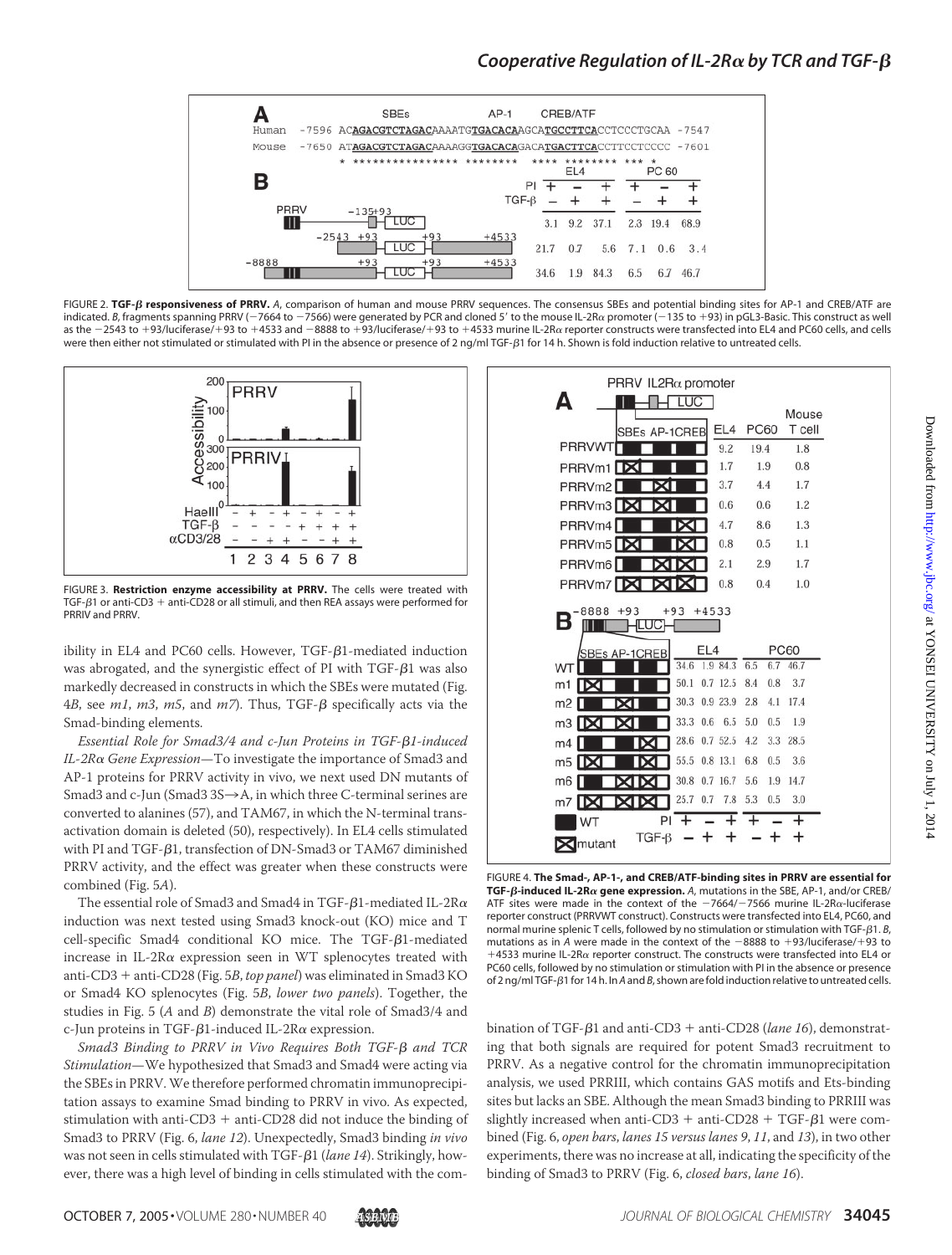

FIGURE 5. **Essential role for c-Jun, Smad3, and Smad4 for TGF-** $\beta$ **-induced IL-2R** $\alpha$ **gene expression.** A, EL4 cells were transfected with the PRRVWT construct plus 15  $\mu$ g of either empty vector, DN Smad3, and/or DN c-Jun construct. Transfected cells were either not stimulated or stimulated with PI in the absence or presence of 2 ng/ml TGF- $\beta$ 1 for 14 h. *B*, WT, Smad3 KO, or Smad4 KO murine splenocytes were not stimulated or stimulated for 24 h with anti-CD3 + anti-CD28, TGF- $\beta$ 1, or anti-CD3 + anti-CD28 plus TGF- $\beta$ 1. Splenocytes were stained with phycoerythrin-labeled CD4, allophycocyanin-labeled CD8, and fluorescein isothiocyanate-labeled CD25. Shown is CD25 expression on gated CD4 cells.



FIGURE 6. **Inducible Smad3 binding to PRRV** *in vivo***.** The cells were treated with TGF- $\beta$ 1 or anti-CD3 + anti-CD28 or all stimuli, and chromatin immunoprecipitation assays were performed with preimmune serum or anti-Smad3. PRRIII was a negative control for PRRV.

### **DISCUSSION**

Transcriptional regulation of the IL-2R $\alpha$  gene has been extensively studied related to its induction in response to TCR and IL-2. Previously, four upstream and one intronic positive regulatory regions (PRRI, PRRII, PRRIII, PRRIV, and CD28rE) have been characterized, and the relevant DNA-binding proteins have been determined (9). Moreover, the nucleosomal organization has been partially analyzed (58). These studies have collectively elucidated the basis for TCR-mediated and IL-2-mediated activation of the gene. We now demonstrate potent cooperative induction of the IL-2R $\alpha$  gene in response to TGF- $\beta$  and TCR signals. By searching for additional sequences conserved between humans and mice, we now have discovered PRRV, an element that contains a Smad3-binding element as well as motifs for AP-1 and CREB/  $ATF$ . We show that PRRV is required for TGF- $\beta$ 1-mediated induction of the IL-2Rα gene and that Smad3 binds to PRRV *in vivo* in a TGF-β1-



FIGURE 7. **Schematic of six positive regulatory elements in the IL-2Ra gene.** Shown are regulatory elements and binding factors that mediate IL-2R $\alpha$  regulation through TCR activation, IL-2, and TGF $\beta$ .

inducible fashion when cells are also stimulated with anti-CD3  $+$  anti-CD28. Moreover, analysis of Smad3 and c-Jun DN constructs as well as Smad3 and Smad4 KO mice reveal the critical role of Smad3, Smad4, and c-Jun in TGF- $\beta$ -mediated IL-2R $\alpha$  expression.

Smad3 and Smad4 bind to DNA in a sequence-specific manner. The minimal SBE contains only four base pairs, 5'-AGAC-3' (59-61), although most naturally occurring SBEs are 5'-CAGAC-3' motifs. Several copies of the SBE are required for  $TGF-\beta$  activation of a minimal promoter (61). This requirement may reflect the relatively low affinity of single SBEs for Smad proteins. We now demonstrate that PRRV contains three copies of the consensus SBE as well as adjacent AP-1 and CREB/ATF sites. The fact that most Smad-responsive enhancers contain only one copy of the SBE and that Smad proteins must cooperate with other Smad proteins and with other DNA-binding proteins such as AP-1 or CREB/ATF to elicit specific transcriptional responses (29) strongly suggested that PRRV be an efficient  $TGF-\beta$  response element.

Both SMAD3 binding to PRRV by chromatin immunoprecipitation and enhanced restriction endonuclease accessibility at PRRV *in vivo* in response to TGF- $\beta$  were observed only in the context of TCR stimulation. Because chromatin structure is known to be altered by T cell activation (62–64), we hypothesize that such alteration is needed for the effects of  $TGF- $\beta$  at PRRV.$ 

 $TGF-\beta$  is a critical factor in regulating T cell-mediated immune responses and in the induction of immune tolerance (27). Abrogation of TGF- $\beta$  signaling in T cells in mice expressing a DN TGF- $\beta$ R transgene results in dysregulated T cell proliferation and inflammatory and autoimmune-like diseases (39, 40). Although TGF- $\beta$  regulation of immune responsiveness has been demonstrated *in vitro* and *in vivo*, the range of the actions of TGF- $\beta$  and how it mediates these effects is not fully understood. In humans, after culturing naive  $CD4^+$  T cells with alloantigen in the presence of TGF- $\beta$ , CD4<sup>+</sup>CD25<sup>+</sup> regulatory T cells are induced and potently suppress the development of  $CD8<sup>+</sup>$  cytotoxic T lymphocytes (65), indicating the cooperation of TGF- $\beta$  and TCR signals. It is conceivable that the TGF- $\beta$  response element in PRRV might exhibit differential specificity for IL-2R $\alpha$  regulation in different T cell subsets, although support for such a model does not yet exist. Additional studies in this area may be informative. Recently, it was reported that murine  $\text{CD4}^+\text{CD25}^+$  anergic/suppressor T cells can be induced and may be derived from peripheral  $CD4^+CD25^-$  naive responder T cells through costimulation via the TCR and TGF- $\beta$  (66). Importantly, our findings provide a molecular mechanism as to how TGF- $\beta$  affects CD25 expression in a fashion that requires costimulation with the TCR.